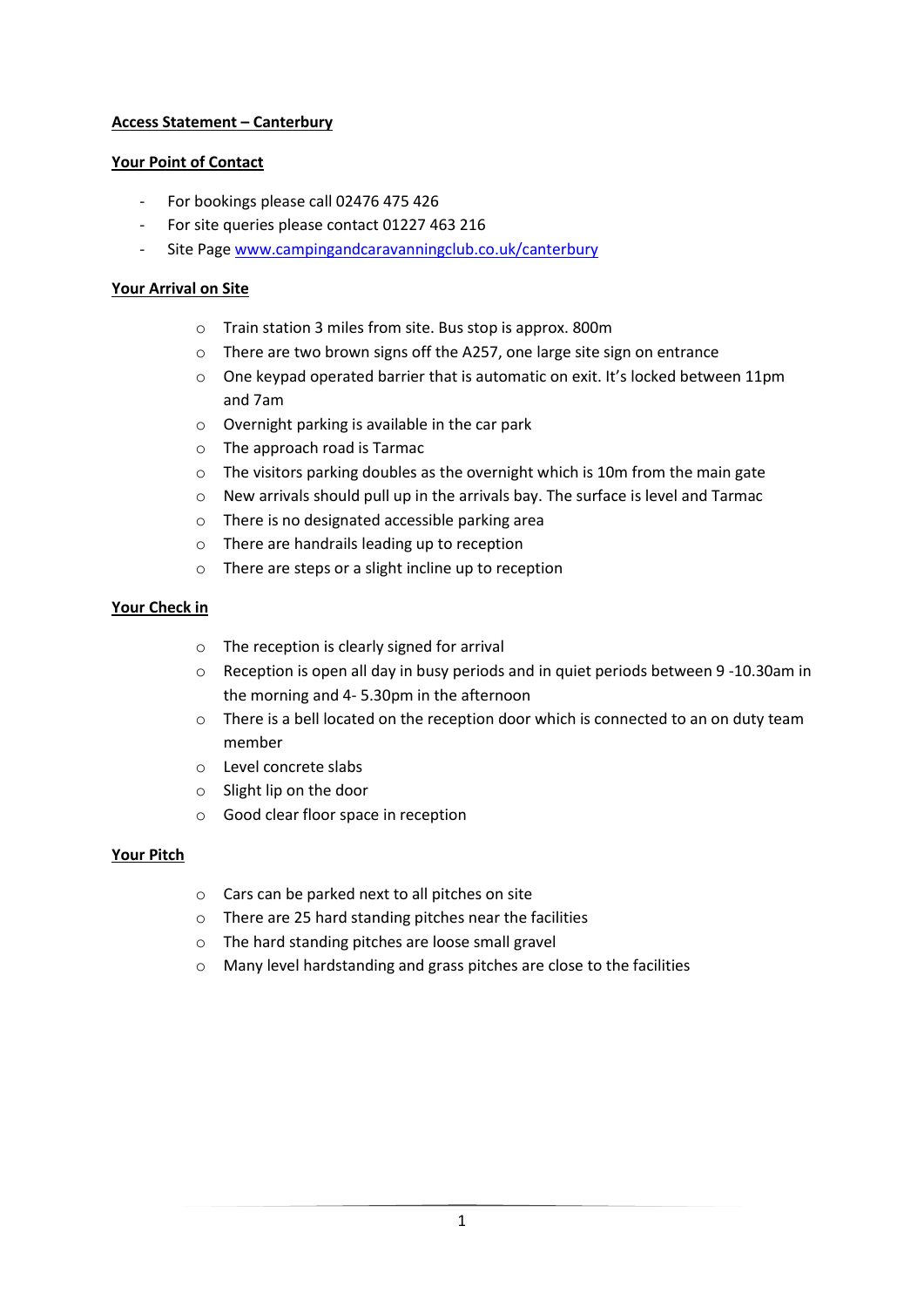# **Your Facilities**

- o There is a clear, well maintained path leading to the facilities
- $\circ$  The top block has two sets of steps on one side and it is level on the other
- o There is no ramp leading to the facility block
- o There is one step into the ladies and gents at the top block
- o There is no semi ambulant cubicle in either block
- o All sinks in the facilities have push button taps
- o There are fold down seats in all showers
- $\circ$  The showers are operated by a push button in men's and ladies and a dial in the family room and accessible facility
- o There are no steps down into the showers
- o Both facility blocks have low level wall mounted lights

# **Your Accessible Facilities**

- o There is a flat level Tarmac path leading to the accessible facility
- o There are handrails leading to the accessible facility
- o There is a slight lip on floor at entrance to the facility
- o There are handrails next to the toilet
- o There is a large size flush handle
- o There is transfer space to the right of the toilet
- $\circ$  The wash basin cannot be reached from the toilet
- $\circ$  The washbasin can be reached from the toilet, and the taps are lever handles
- o There is a hand dryer located in the room
- o There is a low level mirror above the sink and a full length mirror on the opposite wall
- o The shower has a number of handrails
- o The shower is dial operated
- o The shower is open access, not a cubicle
- o The shower head is height adjustable
- o The floor is nonslip
- o There is a hair dryer
- $\circ$  There is an emergency chord next to the toilet and in the shower. Both can be reached from the floor
- $\circ$  The emergency alarm can not be heard at reception, and is not very clear at the assistants pitches
- o The accessible room can be accessed with a RADAR key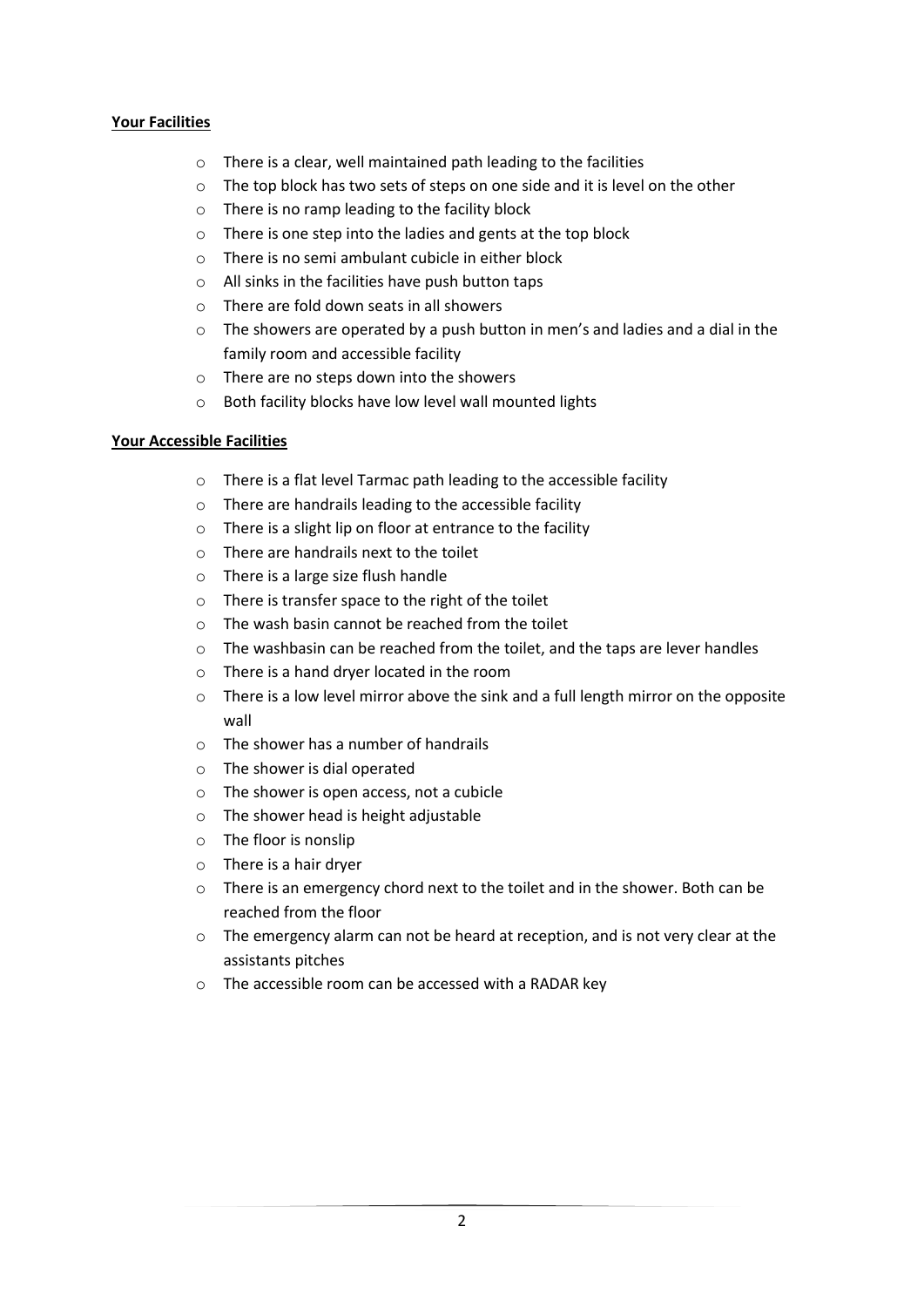### **Your Laundry and Food Preparation Areas**

- o The laundry and food preparation areas both have a slight lip on floor at door entrance
- o The approach path is concrete
- o The taps are lever top
- o The washing machine is front loading and can be reached from the floor
- o The tumble dryers are front loading and can be reached from the floor
- $\circ$  There is a wall mounted iron
- o There is a freestanding ironing board
- o There are two washing up facilities, and they are both outside
- $\circ$  There is one low level sink in both of the washing up facilities
- o All washing up sinks have push button tops
- o There is not an outdoor drying area

### **Your Recreational Areas**

- o There is no indoor recreation area
- o There is an outdoor children's play area
- o This is accessible over grass with no designated path
- o There is a single bench and a picnic bench overlooking the play area
- $\circ$  The play area has a bark surface with raise edges surrounding it to keep the bark in place

### **Waste, Fire and Evacuation**

- o The refuse area is all flat, and laid on concrete
- o There are no steps of kerbs restricting access to the refuse area
- o There are no hand rails leading to or within the refuse compound
- o All bins on site are full height industrial 1100L units
- o There are fire triangles located at all water points which has unrestricted access
- o The firefighting equipment is accessed over grass
- o The assembly points are located in the main car park which is loose gravel and the other is near the motor home service point

### **Miscellaneous Information**

- o There are speed bumps in places on the site road
- o At night there is low level lighting on the outside of all amenity blocks and at reception
- $\circ$  There is no car park at reception but there is an arrivals area which up to 4 units can park whilst checking in
- o The overnight car park can hold at least six cars
- o Up to 3 units can park in the over night car park to allow early departure for ferry or tunnel crossings